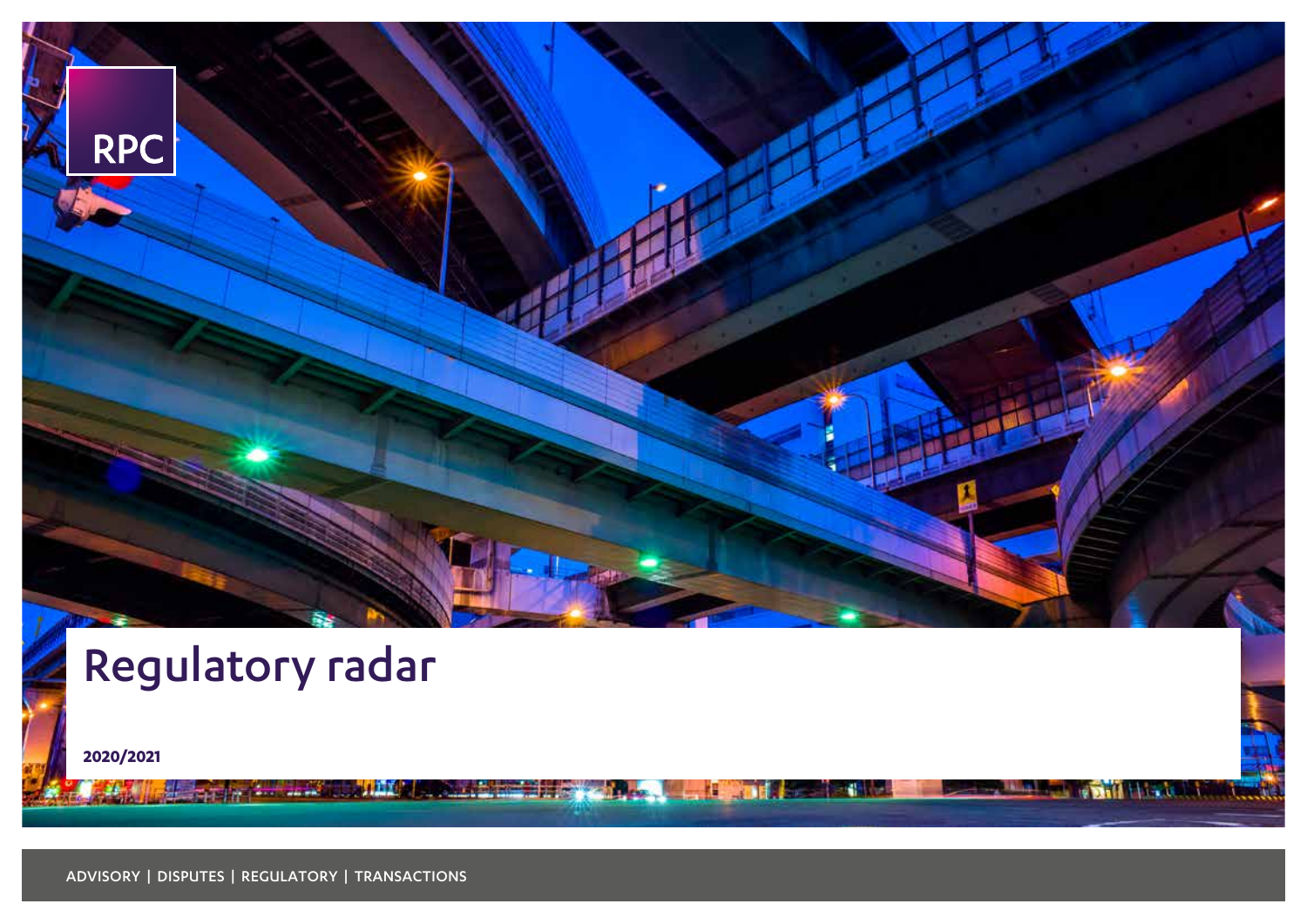useful resource, helping you scan the regulatory horizon and highlight changes that

Given the breadth of our regulatory expertise, this guide covers a range of regulators to give you the full picture a view across regulatory regimes - helping join the dots and navigate the regulatory maze. You will find digestible summaries of the key regulatory developments and trends and any key actions you should consider taking in preparation.

In any typical year, the regulators seek to implement new regulatory obligations that businesses must contend with. However, this year is far from typical. The COVID-19 pandemic has caused every aspect of our lives to have to adapt to the "new normal". Political parties have broken from decades of dogma to provide record levels of state support, and whole industries have changed working practices overnight. The regulators have been no different. They have ushered in a period of regulator forbearance, seeking to identify where rules can be relaxed to allow business much needed flexibility during this period.

However, while some expected regulatory developments have been pushed back or curtailed, there are several key issues worth having on your radar. So, this is the last mention of COVID-19 you'll find in this document while we focus on the other important regulatory topics. This includes the steps various regulators are taking to tackle environmental, social and governance (ESG) issues, and how different regulators are attempting to regulate the rapid adoption of evolving technology.

I hope you enjoy reading this latest update. Please do not hesitate to contact me, or your normal RPC contact, if you would like to discuss any of the topics highlighted.

**Gavin Reese** Partner T +44 20 3060 6895 gavin.reese@rpc.co.uk

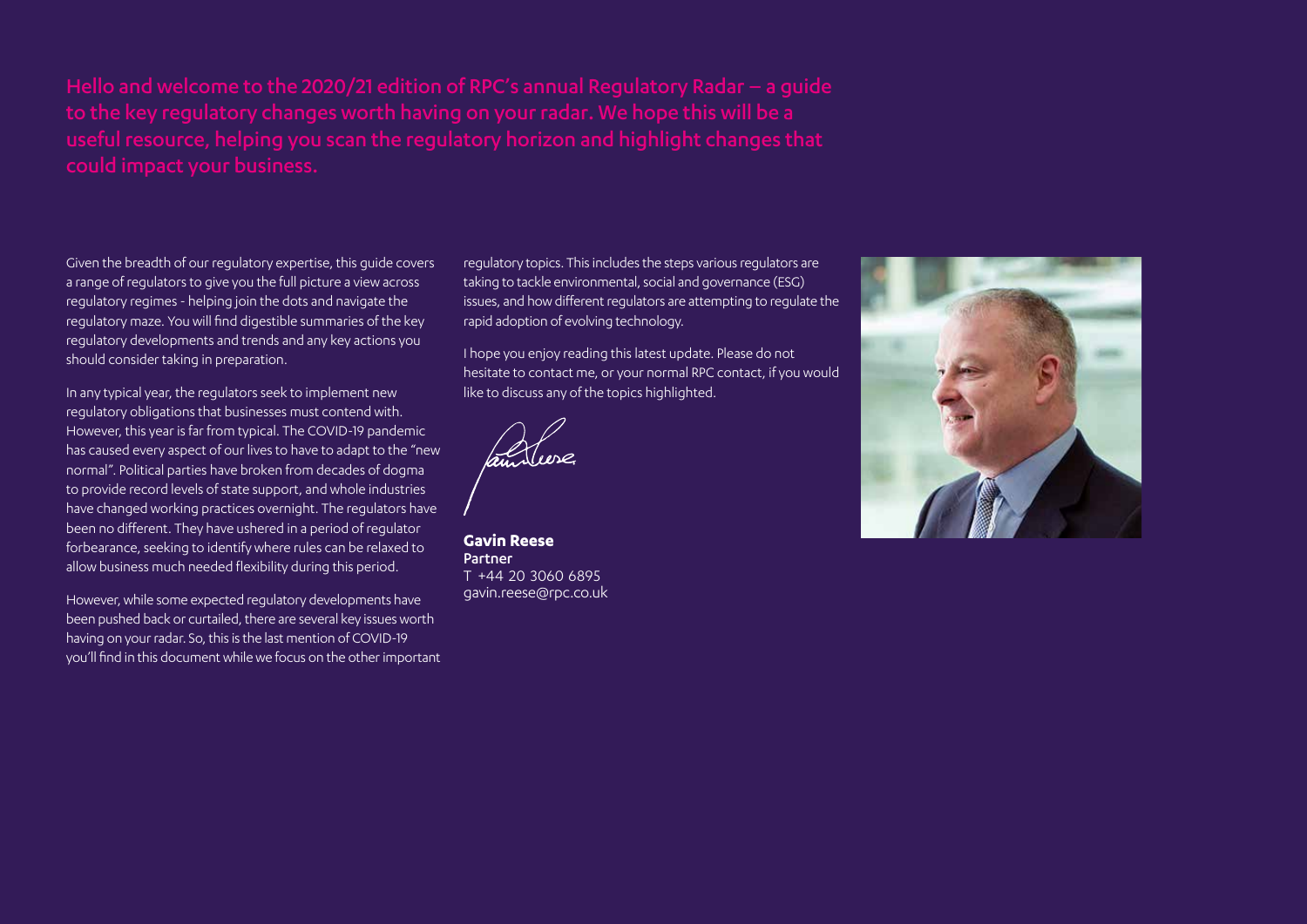## **Contents**

- [The UK's new and improved Stewardship Code](#page-3-0)
- [Will this be the year of the modern slavery crackdown?](#page-4-0)
- [A mandate to focus on corporate criminal liability](#page-5-0)
- ["No ifs, no buts" Government's stance on the National Minimum Wage](#page-6-0)
- [A stay of execution, but IR35 is still on its way](#page-7-0)
- [Digital Markets: A Priority for the CMA](#page-8-0)
- [Work-related stress identified as an HSE priority](#page-9-0)
- [The long-awaited Environmental Bill](#page-10-0)
- [Landmark change for food labelling](#page-11-0)
- [Medical Devices Regulation on the horizon](#page-12-0)
- [UK as a third country for data transfers](#page-13-0)
- [The new ePrivacy Regulation](#page-14-0)
- [SMCR: The tricky implementation phase](#page-15-0)
- [Audit market: From recommendations to reforms](#page-16-0)
- [New Regulation for Surveyors](#page-17-0)
- [Key contacts](#page-18-0)
- [Navigating the maze](#page-19-0)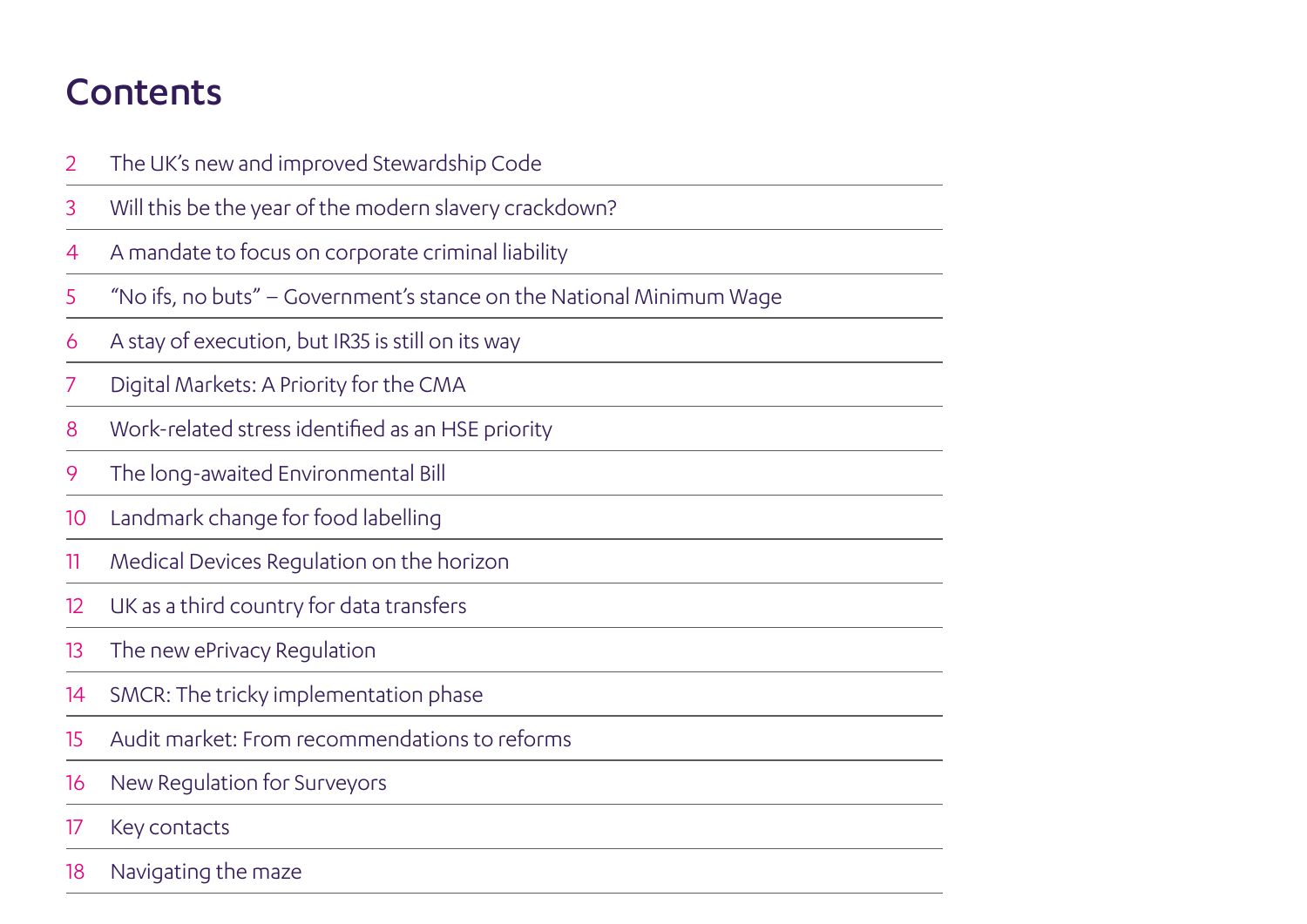## <span id="page-3-0"></span>The UK's new and improved Stewardship Code

On 1 January 2020, the UK Stewardship Code 2020 (the Code) came into effect. While this is the Financial Reporting Council's third iteration of the Code, this edition substantially raises expectations and significantly increases the scope, standard and application of the context of "stewardship". A core tenet of the new Code puts much greater emphasis on environmental, social and governance issues, reflecting the increased importance society has placed on these areas. Primarily aimed at institutional investors and asset managers, the underlying requirements of the Code should also be of great interest to any business with, or seeking, investors.

The UK Stewardship Code 2020 ostensibly sets out the standards UK institutional investors need to adopt when engaging with their investments. But, while on the face of it this may seem to only be of importance to the investors, the true implications of the changes introduced by the Code are far reaching and it is difficult to imagine many businesses for whom it will not have a knock-on effect.

One particular change the Code will enforce on institutional investors and asset managers is the need to ensure that any investment made "creates long-term value for clients and beneficiaries leading to sustainable benefits for the economy, the environment and society." Thus, any business seeking investors needs to ensure it has a strong plan to control its environmental footprint and demonstrate corporate social responsibility.

Another key change is the level of engagement the investors are expected to have with the management of the businesses in which they have invested in. Principles 9 to 12 of the 2020 Code set out that interaction and should be welcome news to many businesses as it will force investment firms to revisit how they work with senior management and how best they can foster collaboration.

- **•** Businesses seeking investment, or already with investors, need to ensure they have a strong plan to control their environmental footprint and demonstrate corporate social responsibility.
- **•** For businesses with investments from institutional investors and asset managers, the introduction of the Code may provide the opportunity to revisit established engagement methods with their investors and develop more effective ways of working with them.
- **•** Consider how you, as a business, can help the institutional investor in drafting compelling disclosure for their investors.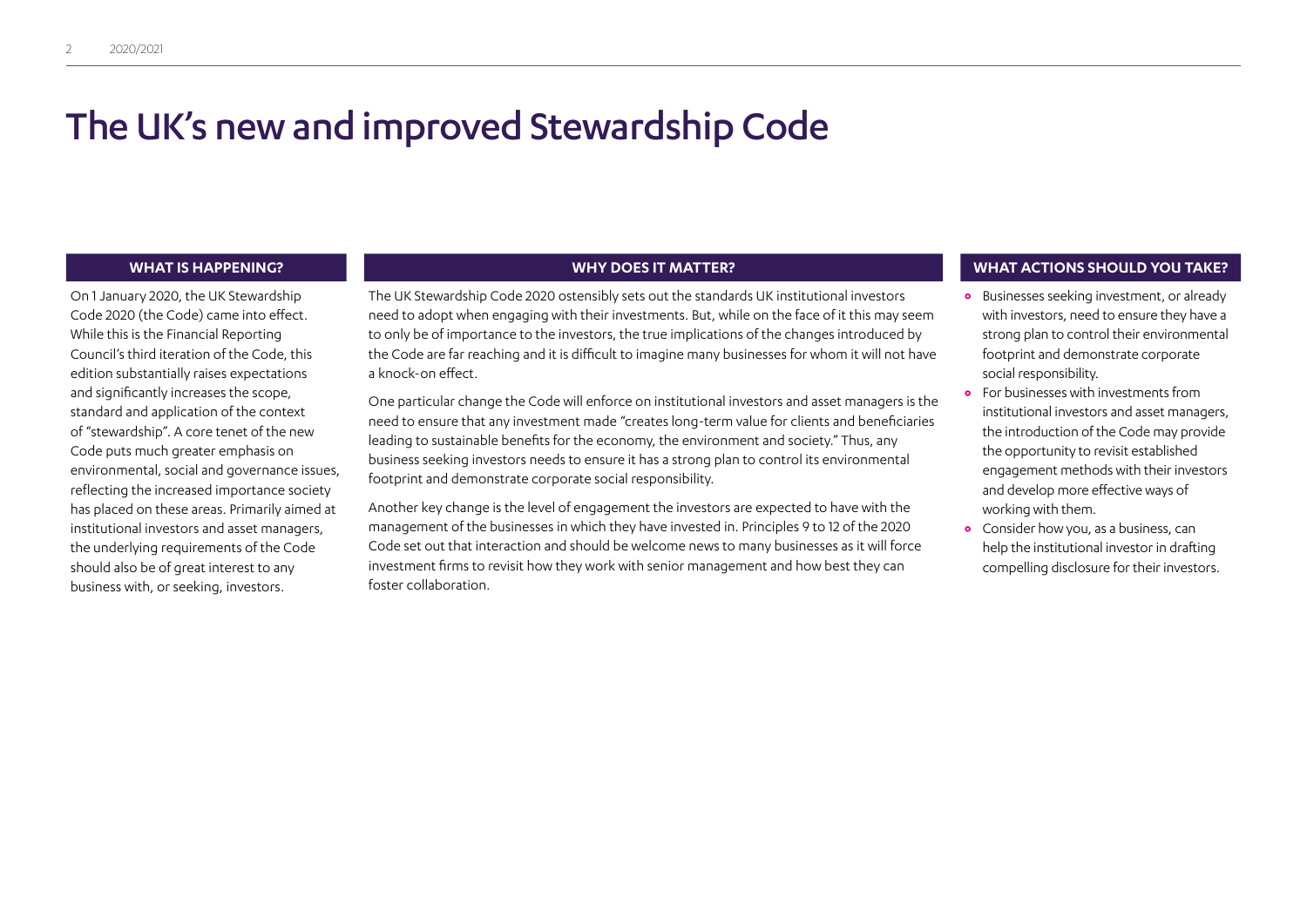## <span id="page-4-0"></span>Will this be the year of the modern slavery crackdown?

While the exact figure is hotly debated, it is likely that at least a quarter of businesses do not currently meet their reporting obligations under the Modern Slavery Act 2015. All companies that carry out business (or part of a business) in the UK, supply goods or services, and have an annual turnover of £36 million or more, are caught by this legislation. Organisations which meet these criteria are required to prepare a slavery and human trafficking statement each financial year and publish it prominently on their website. Non-compliance could result in an injunction against the organisation. However, it is often the reputational issues of non-compliance that pose the more significant risk.

The Modern Slavery Act (MSA) came into force in the UK in 2015 and established the UK as a world leader in the fight against the crime of modern slavery. This year will mark the five-year anniversary of the MSA being passed in Britain, and while the UK remains one of the leaders in tackling modern slavery, an independent review has found several significant deficiencies in the MSA.

Significantly, the report explicitly refers to the transparency requirements relating to supply chains, and "recommends putting teeth into this part of the MSA so that all businesses take seriously their responsibilities to check their supply chains".

Under s.54 of the MSA there is a self-reporting requirement; currently an organisation (wherever incorporated), which has an annual turnover of £36 million or more and carries on a business or part of a business in the UK, is required to publish a statement on its website stating what steps (if any) it has taken to ensure that slavery and human trafficking is not taking place in any of its supply chains or any part of its own business.

The government is considering the review's recommendations and will respond formally in due course, and has launched a consultation specifically around transparency in supply chains (which closed at the end of last year). The outcome of this aspect of the review will be particularly relevant to those businesses with complex and/or international supply chains which are regarded as facing a comparatively high risk of modern slavery occurring.

- **•** Ensure you have a due diligence process for onboarding new suppliers and conduct a risk assessment of your own business and current suppliers.
- **•** Make sure that you have internal policies in place in respect of modern slavery and human trafficking and that training is provided so that your staff know what to look for and how to discuss modern slavery both internally and with suppliers.
- **•** Put relevant modern slavery provisions into your supplier contracts, to ensure your suppliers behave in accordance with your own organisation's standards and so your suppliers provide all the information and assistance you need to meet your obligations.
- **•** Consider whether your organisation meets the s.54 MSA criteria and if so publish a modern slavery statement.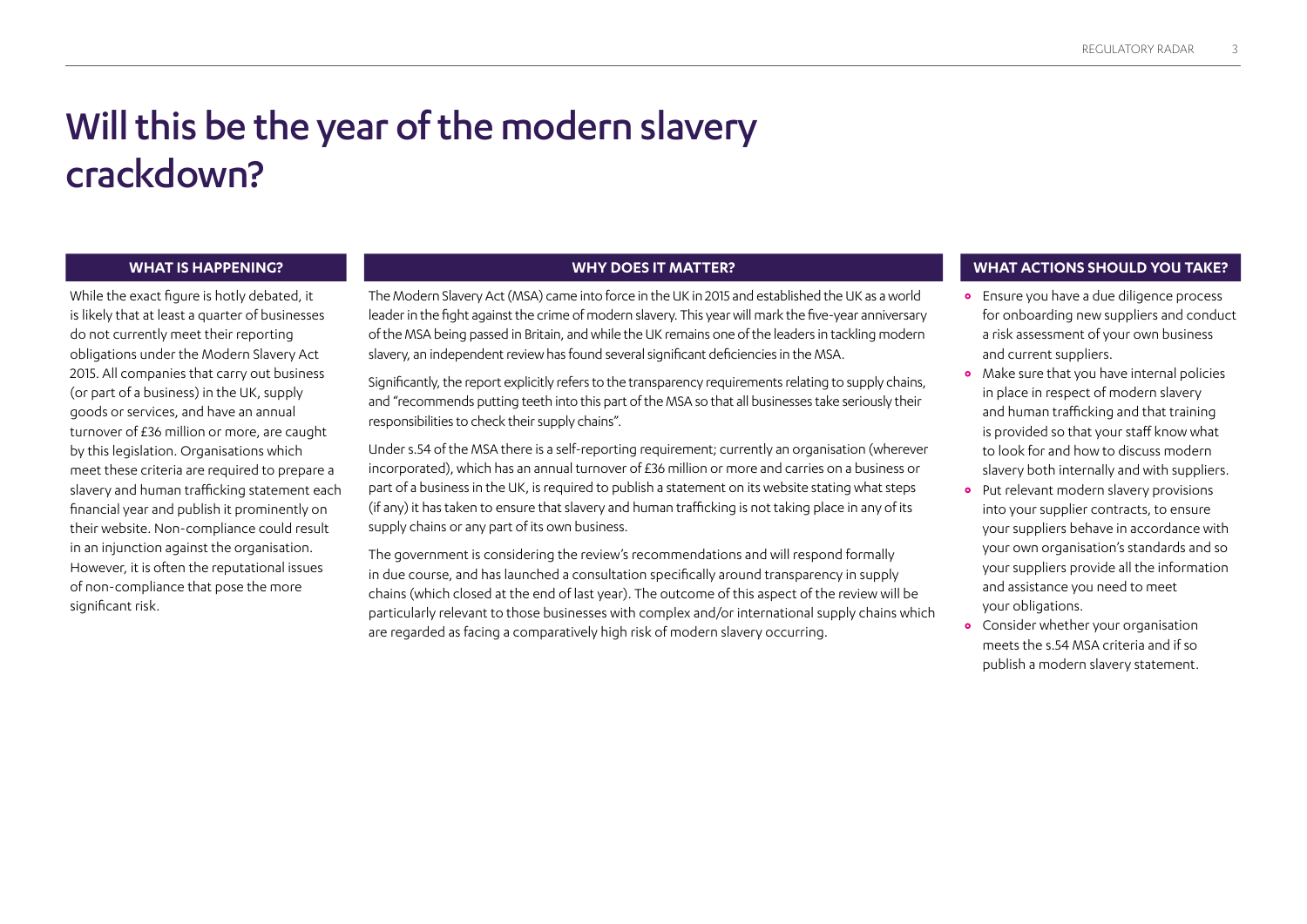## <span id="page-5-0"></span>A mandate to focus on corporate criminal liability

Recent figures from HMRC show that they are pursuing their new mandate to focus on corporate criminal liability. In 2017, the Criminal Finances Act 2017 (Act) brought in two new corporate offences for failing to prevent the facilitation of tax evasion. In February 2020, HMRC announced they had 30 active investigations and 'opportunities'; a 600% increase in less than a year. The business sectors being targeted are diverse and include "some of the UK's largest organisations."

Facilitation of tax evasion is a strict liability offence criminalising the actions of companies and limited liability partnerships. If criminal tax evasion (whether successful or not and whether prosecuted or not) and facilitation by a person or entity performing services for or on behalf of the business are proven, the business' guilt for failing to prevent follows. There does not need to have been any assent, co-operation, or even awareness of the facilitation of tax evasion by the business.

The Act does provide a defence. The business must have either had in place such reasonable preventive measures as was reasonable in all the circumstances or, in all the circumstances, it was not reasonable to have any preventative procedures in place.

Government Guidance (published 1 September 2017) provides that the reasonable preventative measures should be informed by the guiding principles of:

- **•** risk assessment;
- **•** proportionality of risk-based prevention procedures;
- **•** top level commitment;
- **•** due diligence;
- **•** communication (including training); and
- **•** monitoring and review.

This substantial increase in the number of cases under active investigation indicates that HMRC is likely to be pro-active in its prosecutorial duties, particularly as the offences were enacted at the end of September 2017; it is anticipated that it will not be too long before the first prosecutions are brought.

- **•** Review the business' engagements with those who perform services for, or on behalf of, your business to ensure that there are appropriate controls (contractual and otherwise) in place to address potential tax evasion.
- **•** Ensure the business conducts a full risk assessment for potential tax evasion and implements appropriate policies and controls to address any risks, including incorporating due diligence of tax evasion risks into the business' wider due diligence programme.
- **•** Create and enshrine the no-tolerance 'tone from the top'; including a training system for employees and contractors with periodic review, modifying and improving the training and policy as required.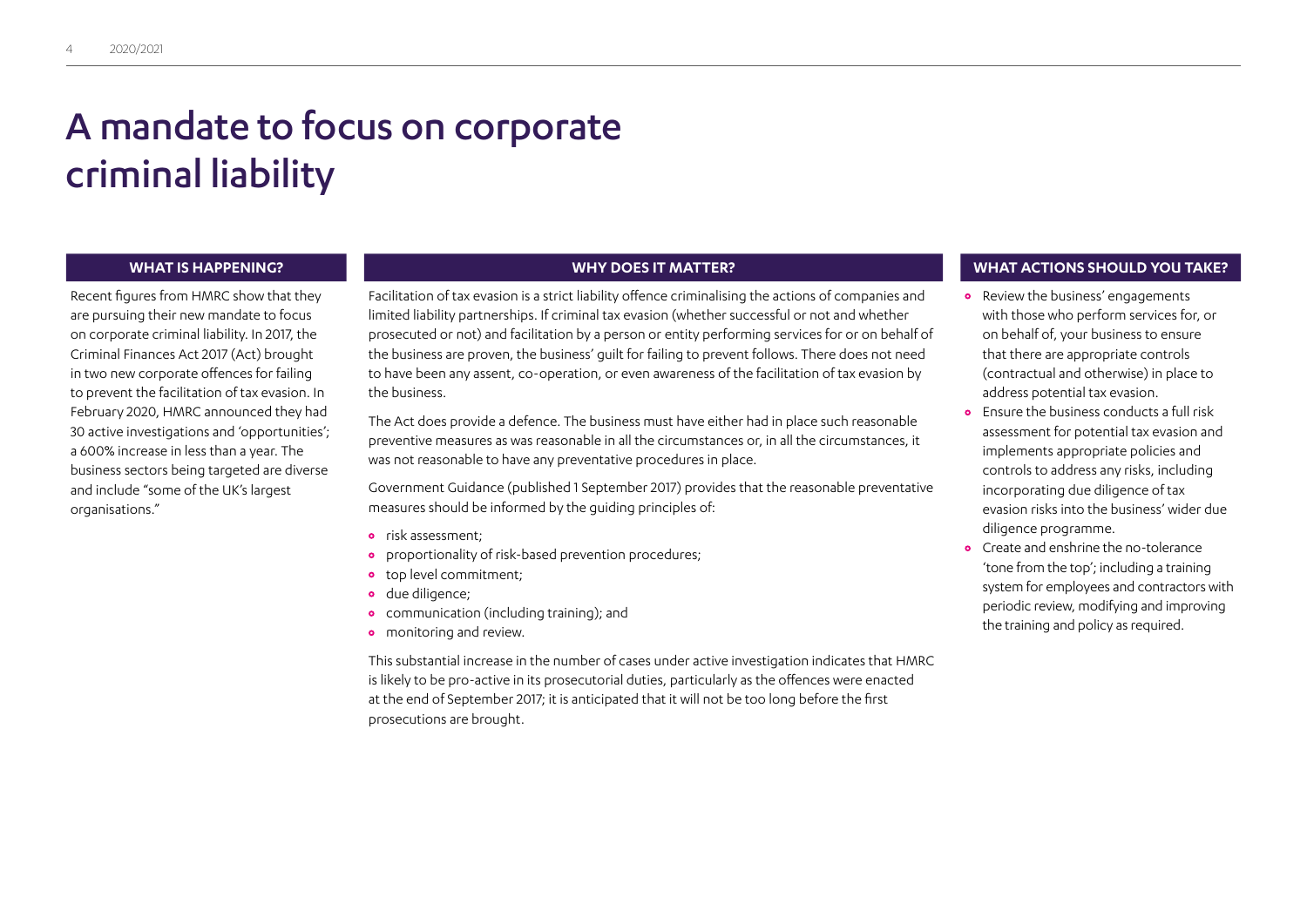## <span id="page-6-0"></span>"No ifs, no buts" – Government's stance on the National Minimum Wage

Minister Kelly Tolhurst recently spelt out the Government's stance on the National Minimum Wage (NMW) going forward: "Anyone who is entitled to the minimum wage should receive it – no ifs, no buts – and we're cracking down on companies that underpay their workers".

The government has brought in new NMW regulations, which came into force in April 2020, to provide greater stability to workers, greater clarity about earnings, and greater flexibility to employers and workers around pay arrangements. It also hoped that the reintroduction of a "name and shame" scheme will encourage compliance by businesses and protection for workers.

### **WHAT IS HAPPENING? WHY DOES IT MATTER?**

The new NMW regulations have three key objectives: to name and shame employers who fail to pay the NMW, to ensure the government calls out cases of abuse by employers, and to ensure compatibility with modern pay arrangements.

Businesses should take note of, and take appropriate measures to ensure compliance with, the following:

- **•** A "naming and shaming" scheme will be resurrected. This will effectively "name and shame" businesses who fail to pay their workers the National Minimum Wage. However, the new threshold has increased to only those businesses owing arrears of more than £500 in NMW payments. Any businesses which underpay by less than £100 will have the chance to correct the mistake without being named (though they still have to pay back workers and can face fines of up to 200% of the arrears).
- **•** The range of pay arrangements available to businesses employing "salaried hours" workers will be expanded to include:
	- permitting additional payment cycles for salaried workers
	- allowing employers to choose their "calculation year", and
	- ensuring salaried workers can receive premium pay without losing their entitlement to equal and regular instalments in pay.
- **•** Employers offering salary sacrifice and deductions schemes will no longer be subject to financial penalties if the scheme brings payment below the NMW rate (eg where staff buy products from their employer and pay for these via salary deductions).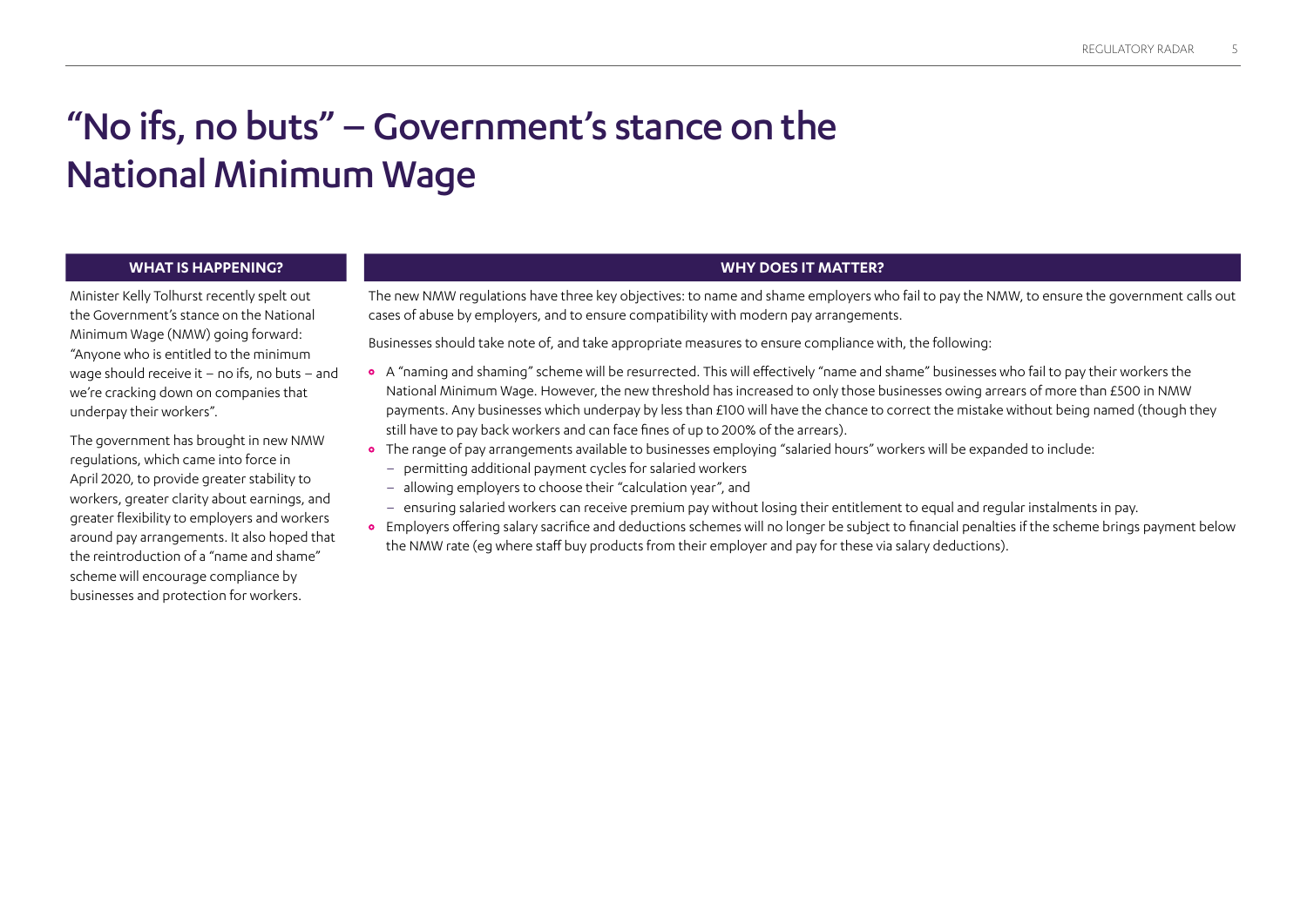## <span id="page-7-0"></span>A stay of execution, but IR35 is still on its way

Following a consultation in Spring 2019, the government published draft legislation in July 2019 which will extend the changes to the 'intermediaries legislation' (commonly known as 'IR35') recently imposed upon the public sector to large and mediumsized private sector businesses with effect from April 2021. These are the rules which apply to workers who are engaged through intermediaries, usually personal service companies (PSC), and seek to impose employment income tax and national insurance contribution (NIC) charges in cases where, if the worker was directly engaged by the client business, the worker would have been an employee.

The changes introduced will impose significant compliance burdens on client businesses. Under the old rules, the intermediary (ie the PSC) was required to account for employment income tax and NICs in cases where the IR35 legislation applied. However, under the new rules, client businesses will be required to determine for each worker whether or not that worker would be an employee if he or she was engaged directly by the client and ensure that income tax and NICs are deducted from payments in cases where the IR35 rules apply.

In a basic supply chain, an end-user might contract directly with the PSC. In such circumstances, the end-user will also be the fee-payer under the new regime. This will result in the end-user being liable for both:

- **•** carrying out a status determination regarding the individual worker, and
- **•** where the regime applies, including the individual worker on their payroll and accounting for the resultant income tax and NICs.

Often, however, off-payroll worker supply chains are more complex, and may involve one or more intermediaries between the end-user and the PSC. Generally, where the new regime applies to such supply chains, the fee-payer (not the end-user) will be responsible for including the individual worker on their payroll and accounting for the resultant income tax and NICs.

It will therefore be crucial for both end-users and fee-payers to use the time before 6 April 2021 to review the nature of, and their role in, any existing off-payroll engagements to determine which are likely to fall within the scope of the reforms, and what their potential obligations and liabilities will be (either as an end-user or a fee-payer).

### **WHAT IS HAPPENING? WHY DOES IT MATTER? WHAT ACTIONS SHOULD YOU TAKE?**

Engagers and contractors should:

- **•** identify and understand their current external labour model;
- **•** identify contractor base/ population and understand existing contractual arrangements;
- **•** assess whether their current labour model fits with their future propositions;
- **•** carry out IR35 assessments on "as is" contracts and conduct scenario planning;
- **•** agree a standard approach to IR35 and identify exceptional cases;
- **•** test the new model;
- **•** carry out formal IR35 assessments; and
- **•** monitor compliance, evaluate change and report on the effectiveness of the new model.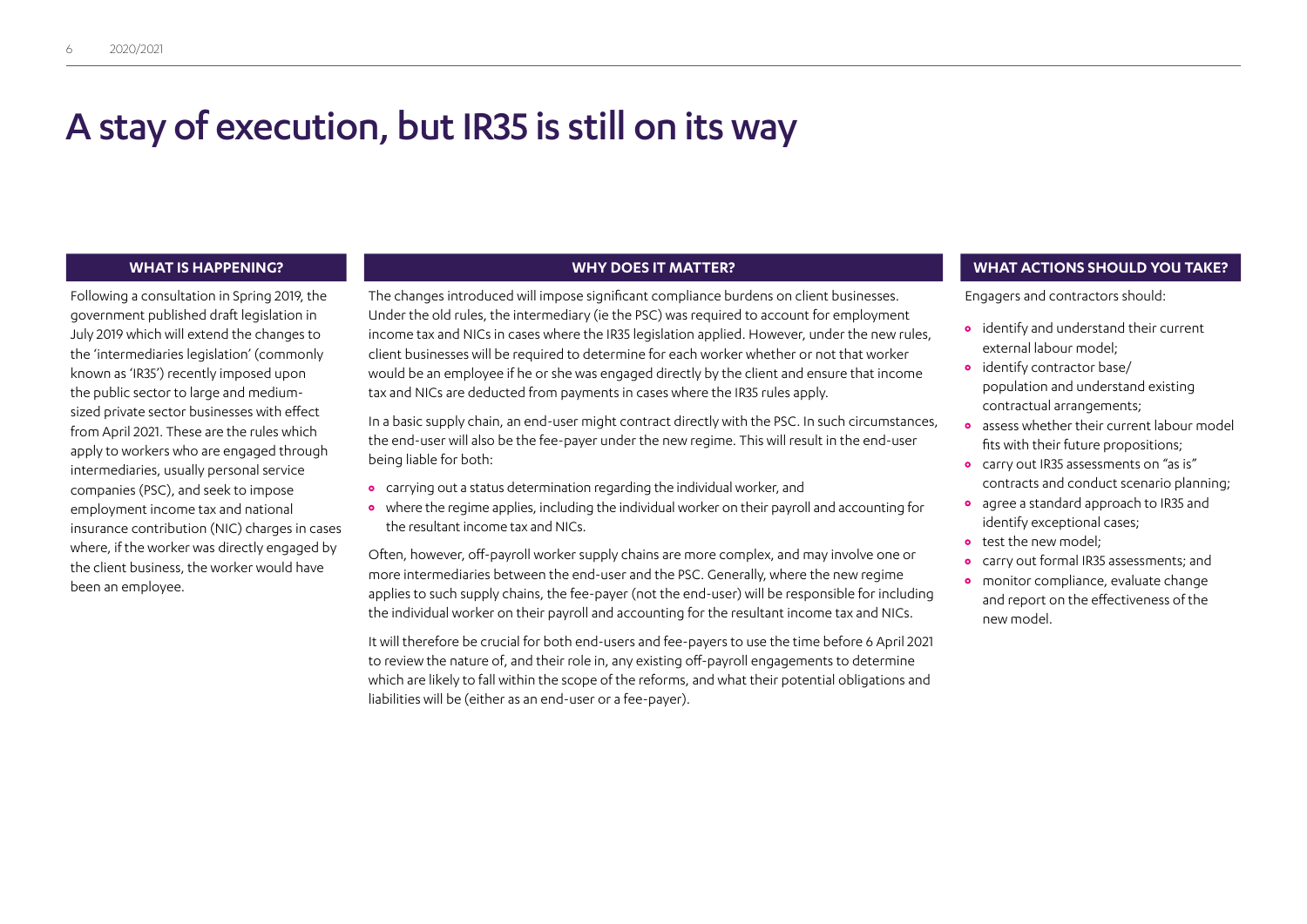## <span id="page-8-0"></span>Digital Markets: A Priority for the CMA

Digital markets have been, and are set to remain, a priority for the Competition and Markets Authority (the CMA), as set out in its recently published draft Annual Plan for 2020/21. Other areas of focus include protecting consumers, particularly the vulnerable (eg the ongoing work following Citizens Advice's loyalty penalty super complaint), and the CMA taking on its new post-Brexit responsibilities (until the end of the Brexit Transition Period, the status quo regarding competition law is maintained). The CMA has emphasised that digital markets do not just encompass a discrete sector as most markets are becoming increasingly digital with the expansion of online trading.

The CMA is looking to ensure that it understands, and is able to respond effectively to, evolving business models, technologies and consumer behaviour in light of digital developments. It is planning to continue the work identified in its 2019 Digital Markets Strategy, a key part of which is its ongoing market study into online platforms and digital advertising (the CMA's final report is due by 2 July 2020). This study is expected to help inform the development of any new regulatory framework following the proposals for a digital markets unit and the designation of certain businesses as having "strategic market status". In the meantime, the Government has announced its proposal to appoint Ofcom to regulate digital platforms in relation to illegal and harmful conduct and the establishment of a new Digital Markets Task Force (to be led by the CMA and involving Ofcom and the ICO) to advise it on potential measures to promote competition in digital platform markets.

However, in addition to potential regulatory changes, the CMA will be updating its merger assessment guidelines to take account of how digital markets function and its recent practice in assessing digital mergers. The CMA is also considering whether changes are needed to the UK merger regime.

The CMA will continue to develop its Data, Technology and Analytics Unit to improve: how the CMA gathers and manipulates data of differing scales; the efficiency of its investigations through building bespoke software; and its understanding of technologies. For example, businesses' use of algorithms is coming under greater scrutiny in investigations into pricing practices. The CMA is also now better placed to monitor and anticipate potentially problematic practices and address both competition law and consumer law compliance concerns.

Thus, the CMA's activities in, and focus on, the digital arena going forward will not just have a potential impact on digital platforms.

In addition, the European Commission has launched a consultation (open until 8 September 2020) on its Digital Services Act package, covering issues such as safety online, freedom of expression, fairness and a level-playing field in the digital economy (given a few large online platforms act as gatekeepers). In parallel, it has launched a second consultation on the need for a possible new competition tool to deal with structural competition problems across markets "in a timely and effective manner".

- **•** Many businesses have dealings, or otherwise interact, with digital platforms. It is advisable to keep any regulatory changes under review as they may not just impact on the digital platforms themselves, but may also have implications for your own commercial arrangements in the future.
- **•** For businesses involved in fast-moving tech markets, you may wish to keep a watching brief on the CMA's assessment of mergers going forward, particularly if you have possible expansion aspirations through acquisition or merger.
- **•** For those in the manufacturing and retail sectors, particular care should be taken with regard to the use of price monitoring software and pricing algorithms. Potentially anti-competitive practices cannot be disguised behind the use of technology.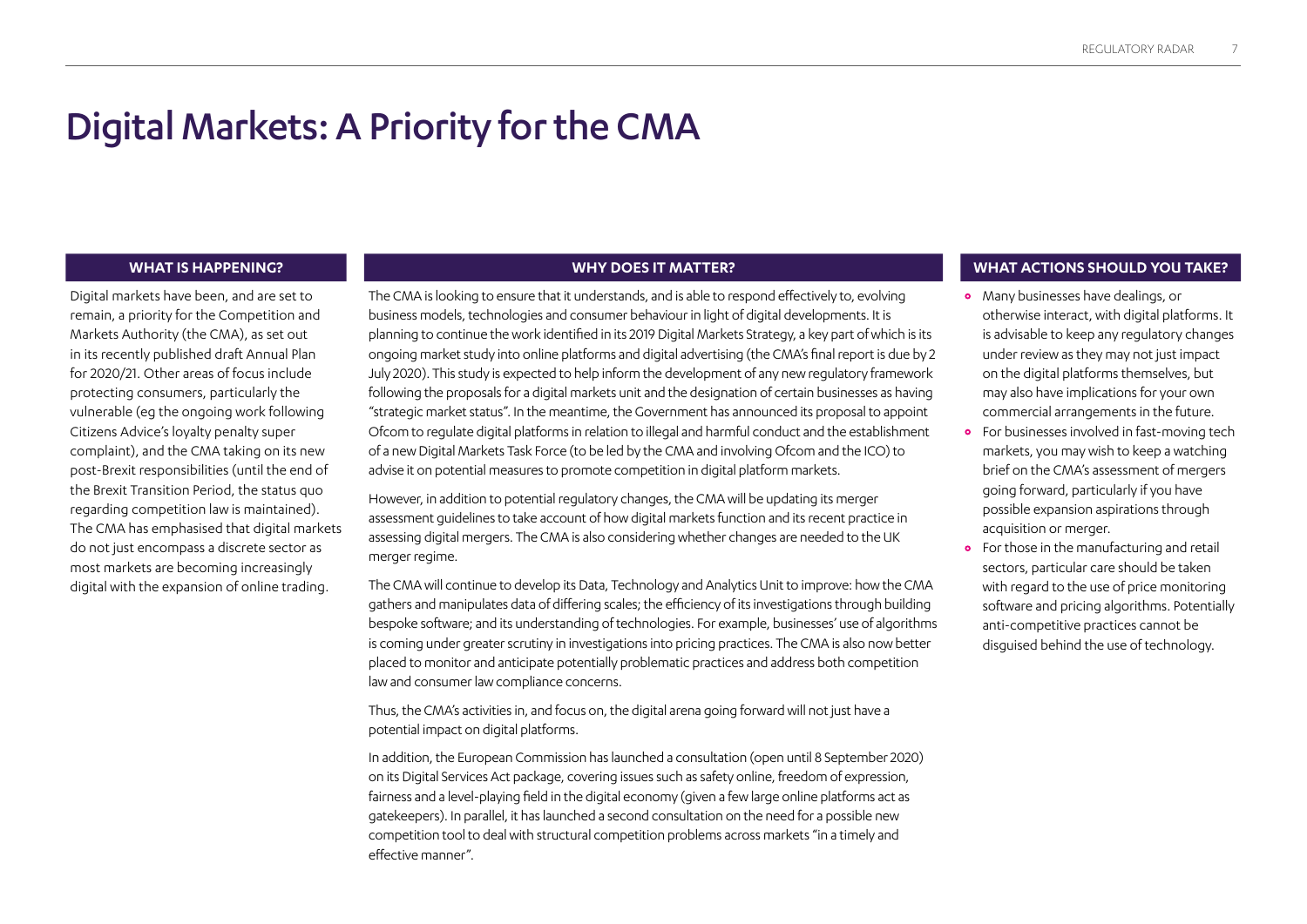## <span id="page-9-0"></span>Work-related stress identified as an HSE priority

 Work-related stress (WRS) has been identified by the Health & Safety Executive (HSE) as an area of health priority. This reflects ever increasing public awareness of mental health issues. The HSE's stated aim is to see a significant increase in the number of employers taking a proactive (rather than reactive) approach to managing WRS through suitable risk assessment methodology, as well as recognition that preventive action on WRS can make a valuable contribution to the wider mental health agenda.

WRS is acknowledged by the HSE as a major cause of sickness absence in the workplace. It costs over £5 billion a year in the UK, with employers having to deal with to sickness absence, replacing staff, lost production and an increased risk of accidents.

HSE statistics show that WRS has led to 15.4 million working days being lost as a result of stress, anxiety or depression. In 2018/19, stress, anxiety or depression accounted for 44% of workrelated ill health and 54% of working days lost. Reasons commonly cited included workload, lack of managerial support, and organisational change as primary causes.

There is a step-by-step workbook available from the HSE entitled "Tacking Work-Related Stress using the Management Standards Approach". This sets out a systematic approach to implementing a methodical process for managing WRS. The guide includes examples of risk assessments, stress policies and practical steps that can be taken to deal with individual concerns. It can be accessed [here.](mailto:https://www.hse.gov.uk/pubns/wbk01.pdf?subject=)

The HSE's approach to date has been to educate rather than prosecute, but, with such detailed guidance available, businesses without appropriate systems in place will find themselves at increased risk of enforcement action.

During the COVID-19 pandemic, a lot of workers will be working at home. The HSE is concerned that lone working could affect stress levels and mental health and has issued guidance to employers to support home workers.

- **•** Review your business's policies and procedures.
- **•** Ensure that your managers have the competencies require to prevent or reduce the potential sources of WRS.
- **•** Communicate effectively with staff, giving clear information about project objectives, employee involvement, and progress updates.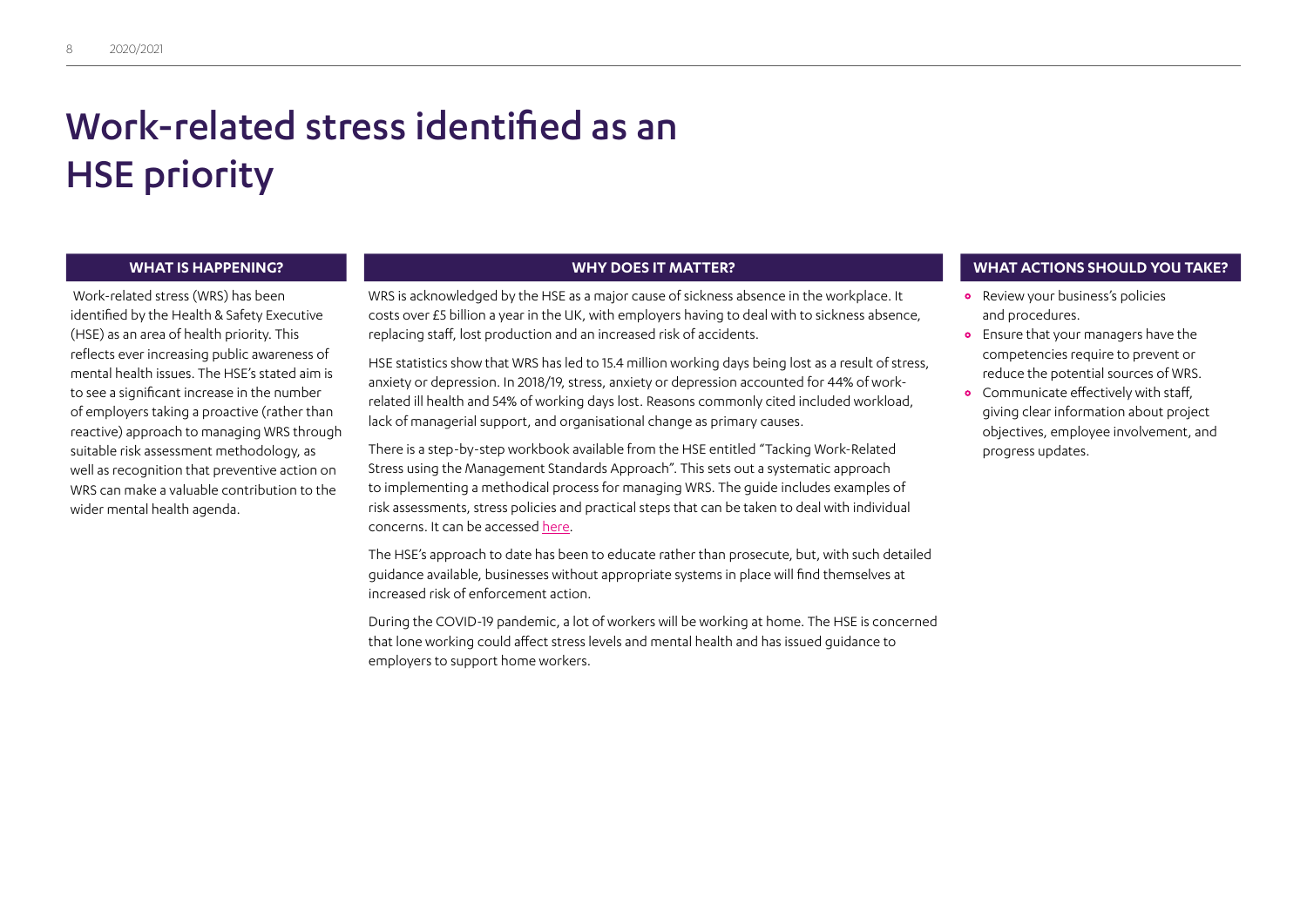## <span id="page-10-0"></span>The long-awaited Environmental Bill

The long-awaited Environmental Bill is set to deliver a national infrastructure strategy in 2020, supporting development in the energy, transport and digital sectors. Key to this will be measures designed to improve air and water quality, tackle plastic pollution (by charging for specified single use items) and restore wildlife. The government will be held to account by the implementation of a new Office for Environmental Protection. Whilst it won't be able to inflict fines, this independent Office will have the power to halt projects or hold authorities in contempt of court for breaching environmental standards.

The Environmental Bill sits alongside the Government's long-term objective for "this to be the first generation to leave the environment in a better state than that in which we inherited it". It creates a framework with a lasting impact on all businesses, as the environment comes to the forefront of policy making. This bill will underpin the 25 Year Environmental Plan and will set long-term, quantifiable goals to improve the state of the natural environment. It provides businesses with clear signals regarding investment in environmental improvements and resource efficient processes.

If effectively implemented, the Bill will enhance the competitiveness of the British economy. Recent research by the Aldersgate Group indicates that properly enforced regulations will promote business investment in innovation and skills, business competitiveness, job creation and improve products/infrastructure. The value chain of public, manufacturers, local authorities and recycling organisations are already seeing a peak in investment. ESA members have committed to investing ten million in the UK in the next ten years, if given the right policy framework. This would create 50,000 jobs, deliver 50 million tonnes of CO2 savings and help the UK to become a world leader in this field.

Businesses should also be aware that the cost burden of pollution and environmental degradation is likely to increase under the proposed approach to governance. Every business that interacts with the natural environment will have a growing legal duty of care, enforceable through the courts. Compliance will become a necessity.

- **•** Businesses will be encouraged to work with local powers to tackle air pollution and water pollution, by investing in infrastructure and adopting "cleaner" working methods.
- **•** Businesses should reduce overall use of specified single use plastic items, such as water bottles, straws, coffee stirrers and food packaging.
- **•** Businesses should help the Government to tackle issues which undermine the sector, such as waste crime, which threatens investment by legitimate operators.
- **•** Businesses should move to a paperless/ electronic working method where possible.
- **•** Businesses should recycle electronics.
- **•** Businesses should provide relevant information to employees.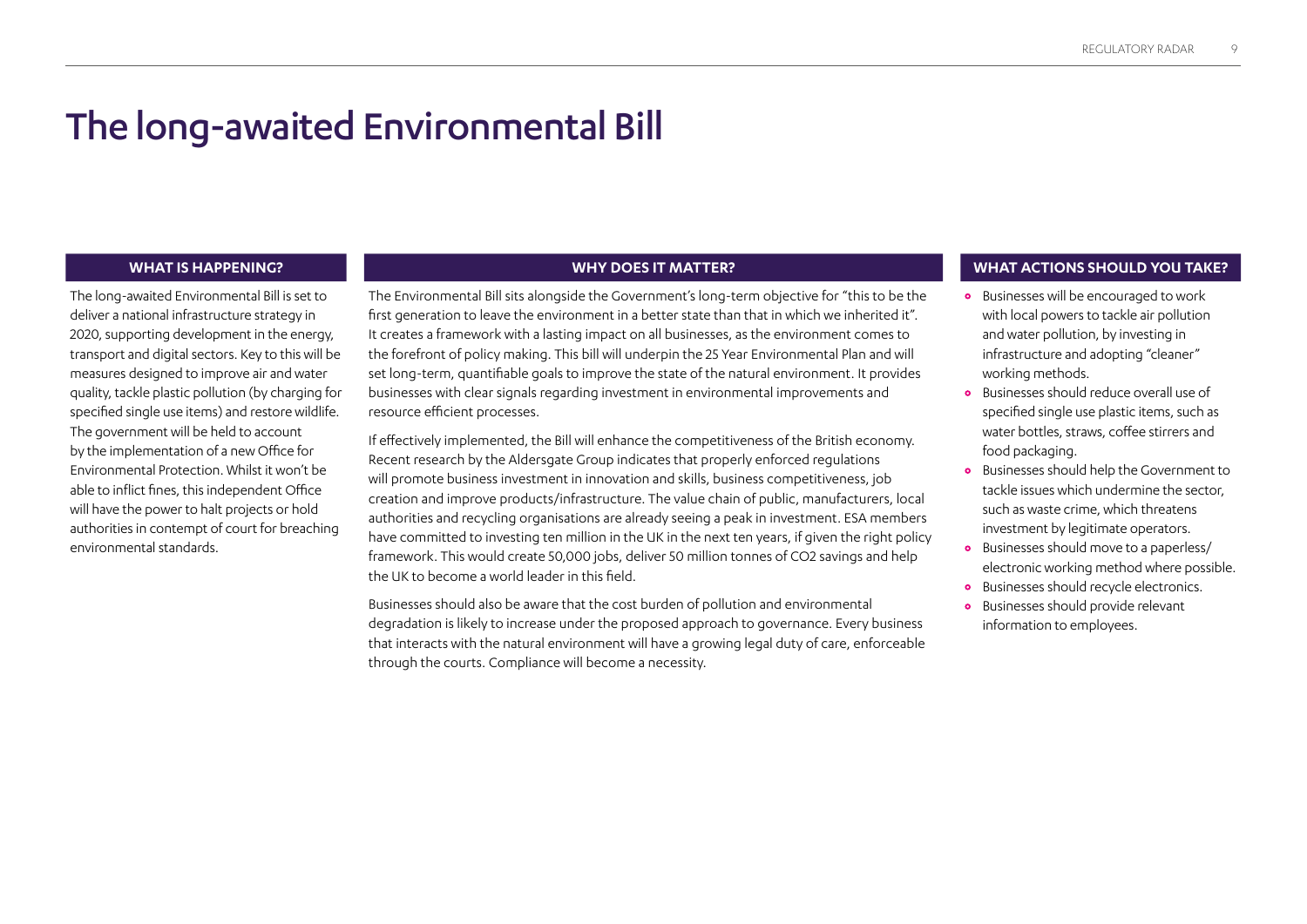## <span id="page-11-0"></span>Landmark change for food labelling

The Food Information (Amendment) (England) Regulations 2019 (SI 2019 No. 1218) will come into force on 1 October 2021 and will change the way in which food businesses in England provide allergen information of prepacked for direct sale (PPDS) food. Separate equivalent legislation is planned in Wales and Northern Ireland. Similar legislation is planned for Scotland.

The current law requires food businesses to ensure that mandatory food allergen information relating to the 14 key allergens is accurate, available and accessible to a consumer. Distinction is made between prepacked foods and non-prepacked foods in how the allergen information is provided to consumers: any food that is prepacked must have an ingredients list with any allergens present emphasised in the list, whereas non-prepacked foods are not required to carry labels or information on allergens. At present, any food that does not fall within the definition of prepacked food is deemed to be a non-prepacked food, including PPDS food.

The new legislation requires PPDS food to include the legal name of the food, a list of ingredients and any relevant ingredient used in the manufacturing or preparation of a food and still present in the finished product. This information must be set out on the packaging or a label attached to it and must be clear, visible and in a minimum font size. Any derivatives must be followed by the allergen (eg "cheese (milk)").

There is currently no definition of PPDS in the underpinning law, the EU Regulation governing Food Information for Consumers (EU FIC). This issue is the subject of a Government Consultation aimed at stakeholders in England, Wales and Northern Ireland.

### **WHAT IS HAPPENING? WHY DOES IT MATTER? WHAT ACTIONS SHOULD YOU TAKE?**

**•** Food businesses will be expected to be familiar with and act upon the new legislation's Technical Guidance once it is finalised. They should not delay reviewing their procedures.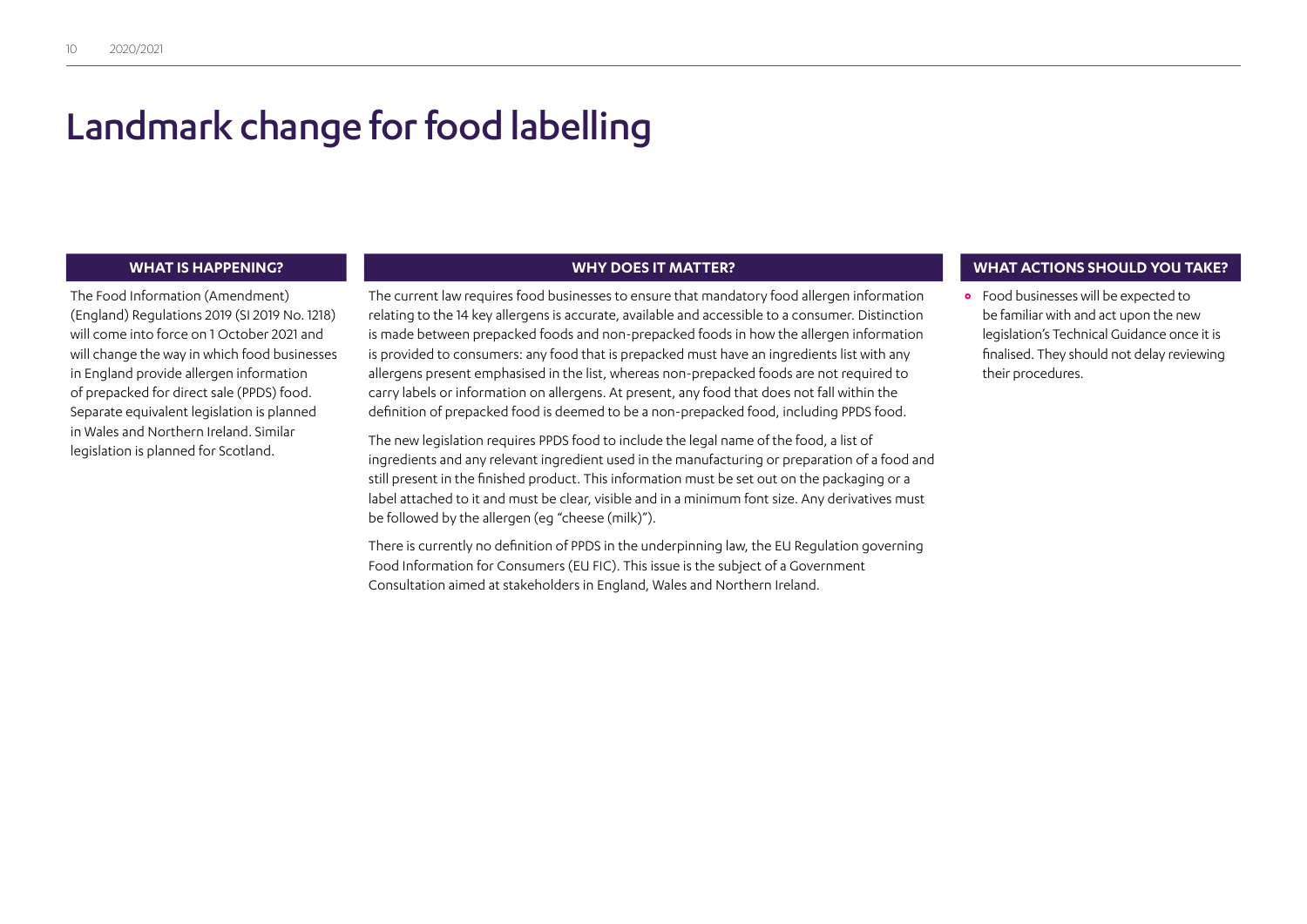## <span id="page-12-0"></span>Medical Devices Regulation on the horizon

The EU Regulation on Medical Devices 2017/745 (the MDR) had been due to become fully applicable on 26 May 2020. However, its implementation has been delayed by the EU until 26 May 2021. The MDR replaces Medical Device Directive 93/42/EEC. To cater for Brexit, the UK is expected to transpose the key elements of the MDR into UK legislation. Medical device manufacturers will need to prepare to comply with a greater regulatory burden designed to improve product safety.

The MDR was drafted in the aftermath of high-profile litigation concerning medical devices, such as the PIP breast implant litigation and metal-on-metal hips litigation. The new law recognises that the previous regulatory regime had struggled to keep up with technological developments over the past 25 years. The MDR is intended to improve the traceability features and safety management of medical devices for sale in the EU.

It is hoped that in return for incurring the expense of compliance with the MDR, manufacturers will be able to take advantage of a reduced risk of litigation from patients or consumers. Manufacturers should reap the benefit of a new regulatory regime that intended to make medical devices safer.

New rules under the MDR include:

- **•** An expanded definition of medical devices, to include aesthetic products.
- **•** A restriction on manufacturers' ability to "self-certify" that their products comply with regulatory standards.
- **•** New rules for determining risk classification.
- **•** Requirements for manufacturers to have in place sufficient financial cover for potential liability.
- **•** Obligations on manufacturers of apps, including requirements in respect of security measures.
- **•** Greater oversight of Notified Bodies (the organisations designated by EU regulators to assess conformity of products before they are placed on the market).
- **•** A requirement for manufacturers to use unique identification codes to improve the identification and traceability of devices once they are in the market.
- **•** Obligations on other entities in the supply chain, including importers and distributors, to cooperate with manufacturers over tracing of devices.

- **•** Assess whether your products are covered by the expanded definition of a medical device.
- **•** Be prepared to gather information from postmarket experience with your devices, to update technical documentation and cooperate with regulators charged with overseeing market vigilance activity.
- **•** Consider investing in technology to enable the tracing of products and packaging once they are in the market place.
- **•** Consider whether apps relating to fitness and health issues fall within the scope of the MDR.
- **•** Review your financial provisions to ensure you have cover for potential liability for defective products, which may be in the form of insurance.
- **•** Engage with your distribution chains to ensure other parties comply with their obligations to track and recall products.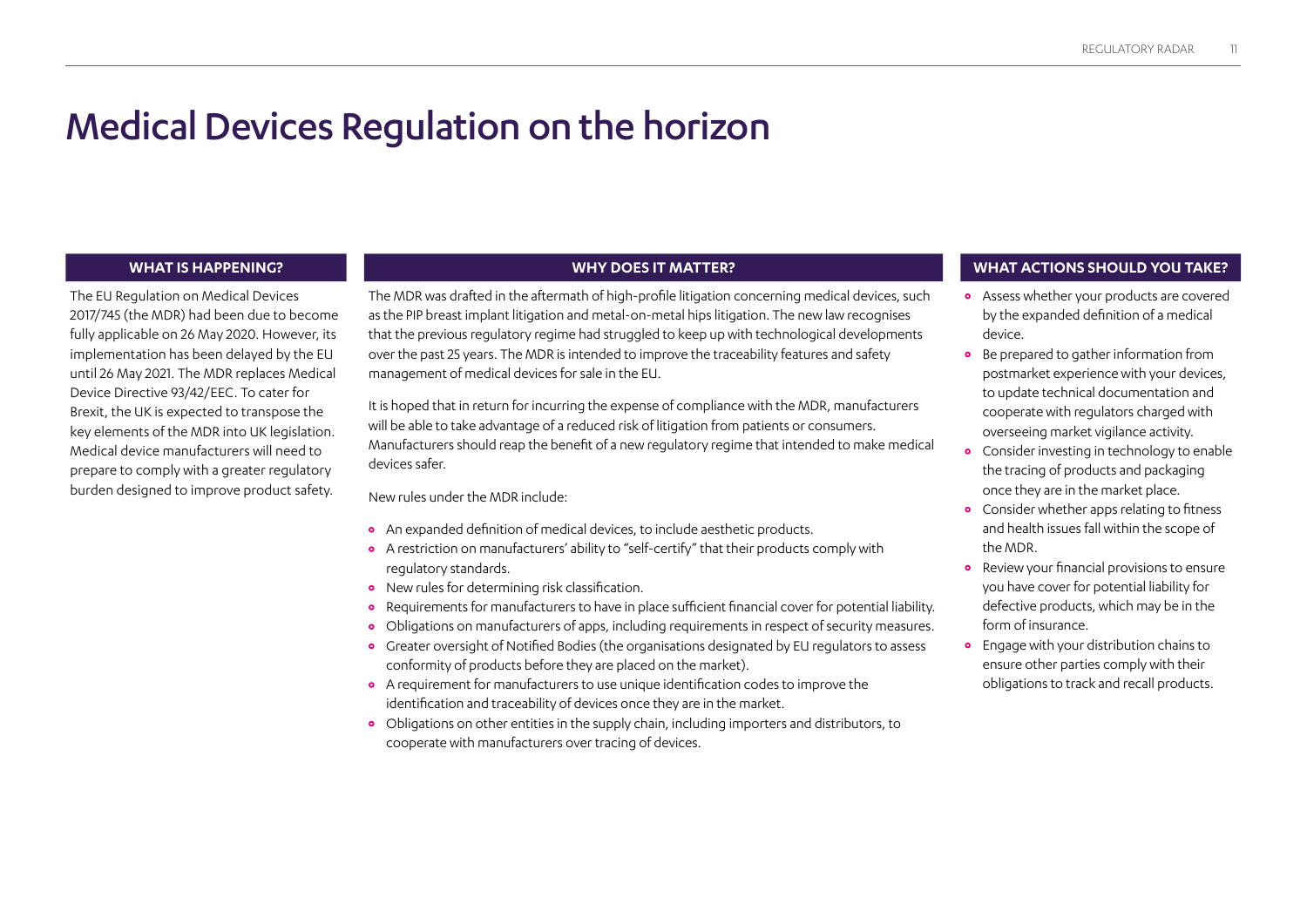## <span id="page-13-0"></span>UK as a third country for data transfers

Brexit has caused a series of headaches for the UK's regulators in attempting to maintain the regulatory status quo at the end of the transition period. A particular hot issue is what the exact nature of the UK relationship will be with the EU when it comes to data.

Due to the UK's departure from the EU, the UK will be considered a 'third country' under EU law – and possibly subject to restrictions on the free flow of personal data to the UK – at the end of the transition period in December 2020. There is currently no agreement on what the UK-EU data relationship will look like after that point, but February saw both a resolution from the European Parliament and an Opinion from the European Data Protection Supervisor (EDPS) on the point.

The EU could simply acknowledge that domestic law is equivalent to the EU regime by making an 'adequacy decision', removing the need for companies to apply any contractual or other safeguards in relation to EU-UK data flows.

However, the resolution (at paragraphs 32-34) indicates that prior UK derogations (in connection with immigration-related data processing, electronic telecoms data retention & mass surveillance/ national security data processing by law enforcement) mean the UK regime is insufficient, and requests that the Commission "carefully assess" the UK's data protection framework.

The EDPS supports the "endeavour" of forming a comprehensive UK-EU data partnership within the transition period but recommends:

- **•** The UK & EU must ensure the partnership is underpinned by a respect for personal data protection; and
- **•** priorities related to data processing by public bodies should be clearly defined.

It is clear that a great deal of uncertainty remains regarding what the post-transition relationship will look like, but these recent developments indicate the possibility of a rocky path ahead.

- **•** Review the extent of any personal data transfers you conduct between UK and EU jurisdictions in readiness of the potential imposition of regulatory barriers.
- **•** Discuss with any relevant business partners the possible need for a contractual response to ensure compliance and sufficient data protection.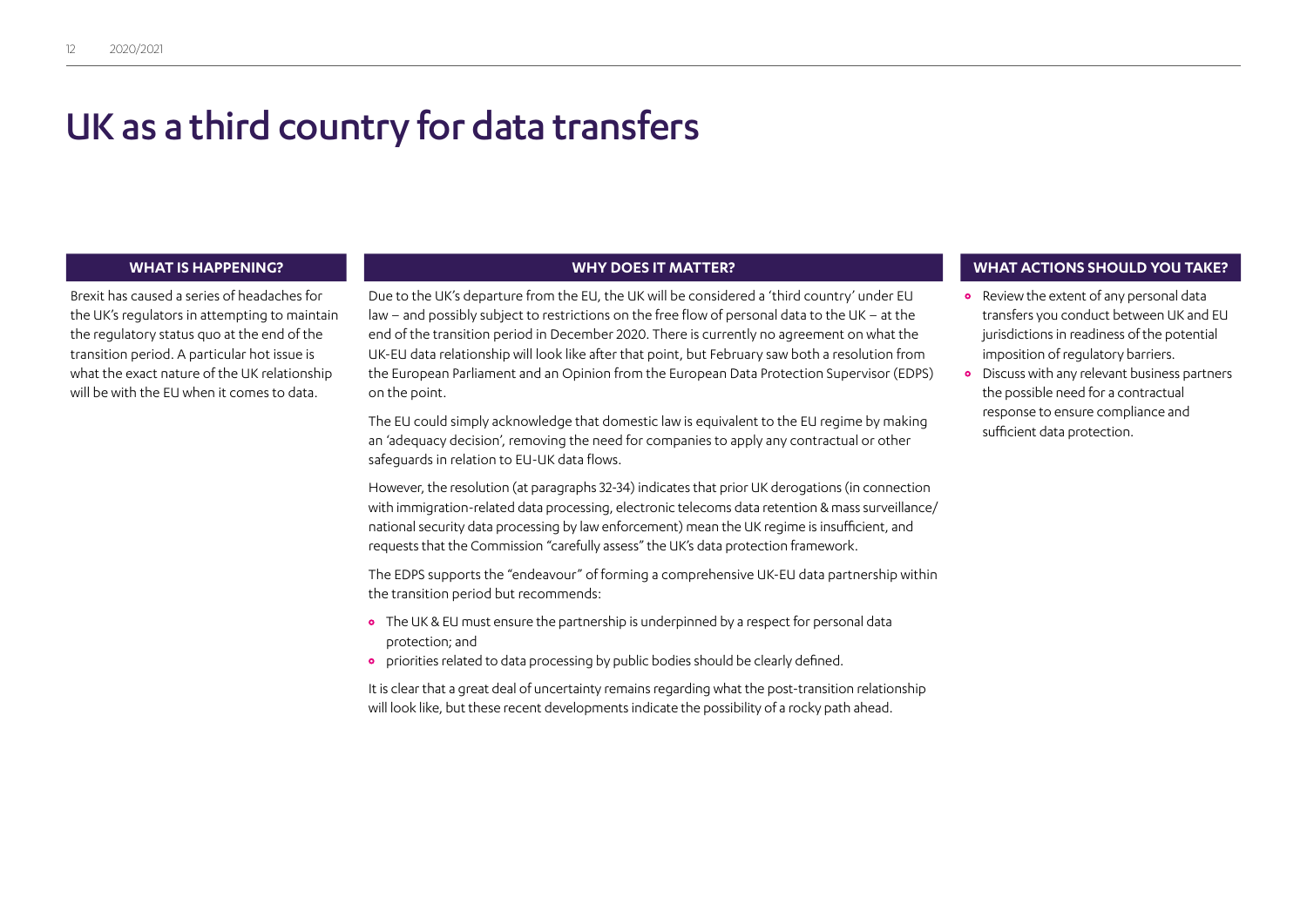## <span id="page-14-0"></span>The new ePrivacy Regulation

The Presidency of the Council of the EU released a progress report on the ePrivacy Regulation on 29 May 2020, which has been the subject of intense negotiation since the proposed Regulation was first published in January 2017. The report makes clear that, since a revised draft was issued in February 2020, the reactions from Member States have been mixed, and the new German presidency now has the task of trying to move the legislation forwards.

Eventually the new ePrivacy Regulation will replace the current ePrivacy Directive which is the European law that informs the UK's Privacy and Electronic Communications Regulations 2003 (PECR). The ePrivacy Regulation was due to come into force on 25 May 2018 alongside the GDPR, however, continued deliberation has delayed its enactment.

The lack of certainty as to when the ePrivacy Regulation (the "ePR") will come into force, and what it will say, is unwelcome for businesses that are still bedding down their GDPR practices, particularly given the overlap between ePR and GDPR. It is up to the European Commission to either withdraw the entire proposal or await new text provided by the incoming new Germany presidency.

The draft ePR covers electronic communications (email, apps, direct marketing etc), the right of confidentiality and much more. The ePR recognises that there has been an excess of cookie consent requests from websites and therefore aims to simplify the rules regarding cookies by streamlining cookie consent in a more user-friendly way. The latest version of the proposal attempted to align ePR further with GDPR, by proposing that in limited circumstances, cookies and similar technologies could be placed on users' equipment on the basis of legitimate interests, thus avoiding the need for so many cookie consents. Safeguards included a prohibition on sharing collected metadata with third parties unless anonymised and the legitimate interests basis not being available if the technology was being used to build profiles on end users. However, this proposal met with a mixed reaction from Member States.

Publicly accessible wireless networks such 'Wi-Fi hotspots', will be subject to the ePR, regardless of the method in which that service is delivered. Wi-Fi hotspots that are closed to the public, such as business networks, are not subject to the ePR.

Penalties will range from up to 10,000,000 EUROS or 2% of worldwide annual turnover for some breaches and up to 20,000,000 EUROS, or 4% of worldwide annual turnover, for more serious breaches – whichever is the higher in each case.

As the UK's MEP have vacated Brussels, they will not be privy to voting on the next draft of the ePR (whenever that may be!). Once the ePR comes into force, it will be up to the UK Government to review and decide on how this will be implemented within the UK.

- **•** There is a need for clarity on how the privacy of electronic communication is governed in this evolving technological age. As it stands businesses should continue to review the rules on electronic tools, such as cookies, on a country by country basis.
- **•** As the text of the ePR is yet to be agreed, it is difficult for businesses to prepare for its arrival. Businesses should look out for any developments on the fate of the ePR as it is set to shake-up how data protection will be applied to electronic services provided over telecom networks, the internet and much more!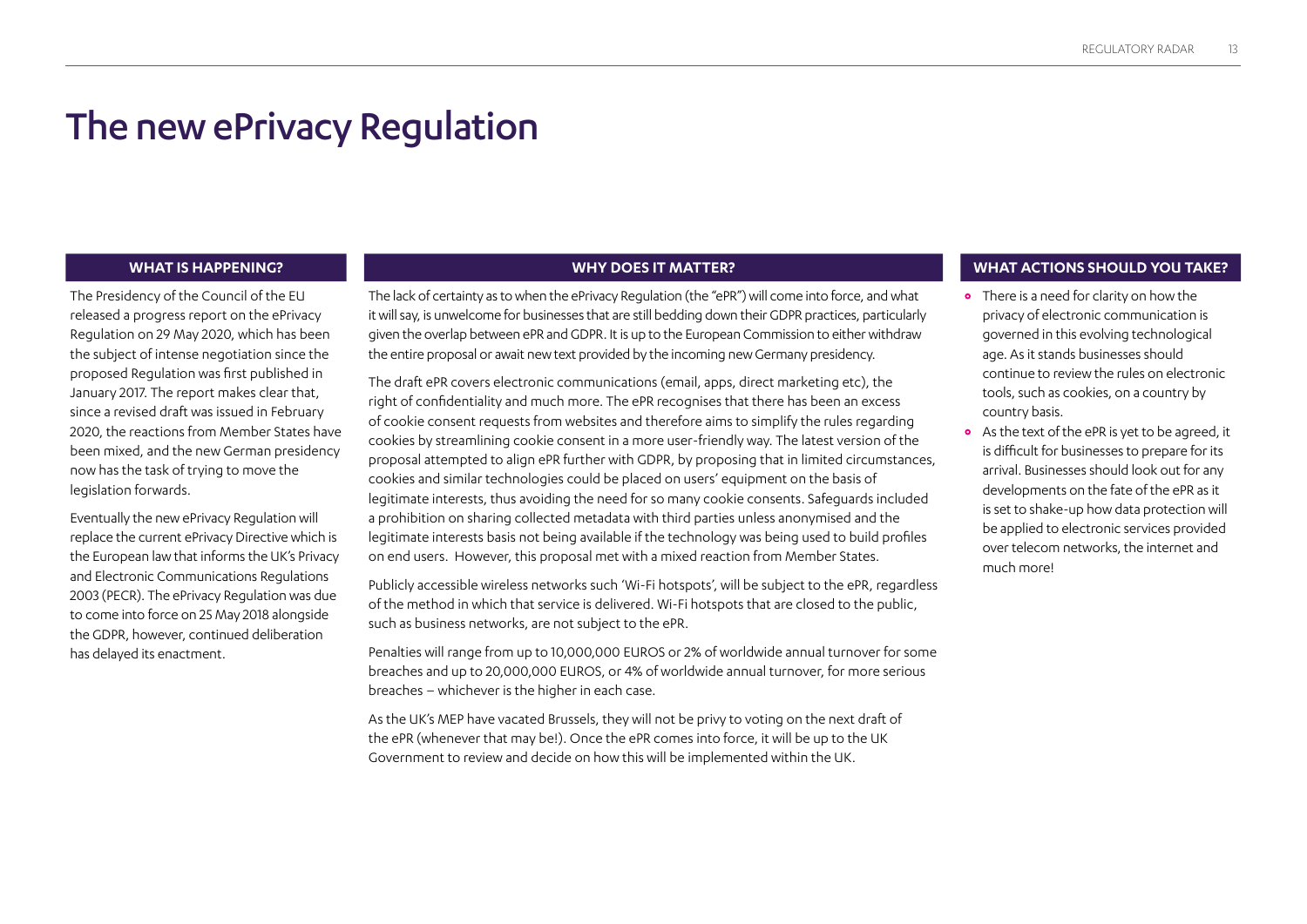## <span id="page-15-0"></span>SMCR: The tricky implementation phase

The Senior Managers and Certification Regime (SMCR) came into force for all financial services firms solo-regulated by the Financial Conduct Authority (FCA) on 9 December 2019. The SMCR replaces the previous APER regime under which the FCA had oversight of the individuals working in the financial services industry. There is a one year implementation period for firms to make the changes required by the SMCR, which expires on 9 December 2020.

As of 9 December 2019, the SMCR applies to approximately 47,000 solo-regulated financial services firms. It represents a seismic change to the process by which individuals working in these firms are supervised by the FCA. The individuals are divided into the following categories under the SMCR and each is treated differently by the FCA:

- **•** Senior Managers: must be directly approved by the FCA to carry out their functions (as under the previous APER regime);
- **•** Certification employees: employees who do not carry out senior management functions but can have a significant impact on customers, the firm and/or market integrity. They are no longer required to be approved by the FCA, but must instead be certified by the firm on an annual basis as being fit and proper to carry out their role(s); and
- **•** Other employees: other than ancillary staff (such as receptionists) all other employees, in addition to the senior managers and certification staff are required to comply with the Conduct Rules set by the FCA, which include obligations such as acting with integrity and acting with due skill, care and diligence.

By 9 December 2020, firms are required to action various changes required by the SMCR. In particular, they are required to have completed the certification process for all "certification employees" and notified the FCA of their identities to be included in the FCA's newly created directory. The Conduct Rules will also apply to all relevant staff from 9 December 2020 as well.

### **WHAT IS HAPPENING? WHY DOES IT MATTER? WHAT ACTIONS SHOULD YOU TAKE?**

Solo-regulated firms to whom the SMCR began to apply on 9 December 2019 should undertake the following key steps before 9 December 2020:

- **•** Ensure that the process of certifying all relevant employees as fit and proper to carry out their roles has been conducted and all certificates have been completed;
- **•** Notify the FCA of the names of the certification employees to be added to the FCA's directory.
- **•** Provide appropriate training to all staff regarding the Conduct Rules and their implications before they come into force on 9 December 2020.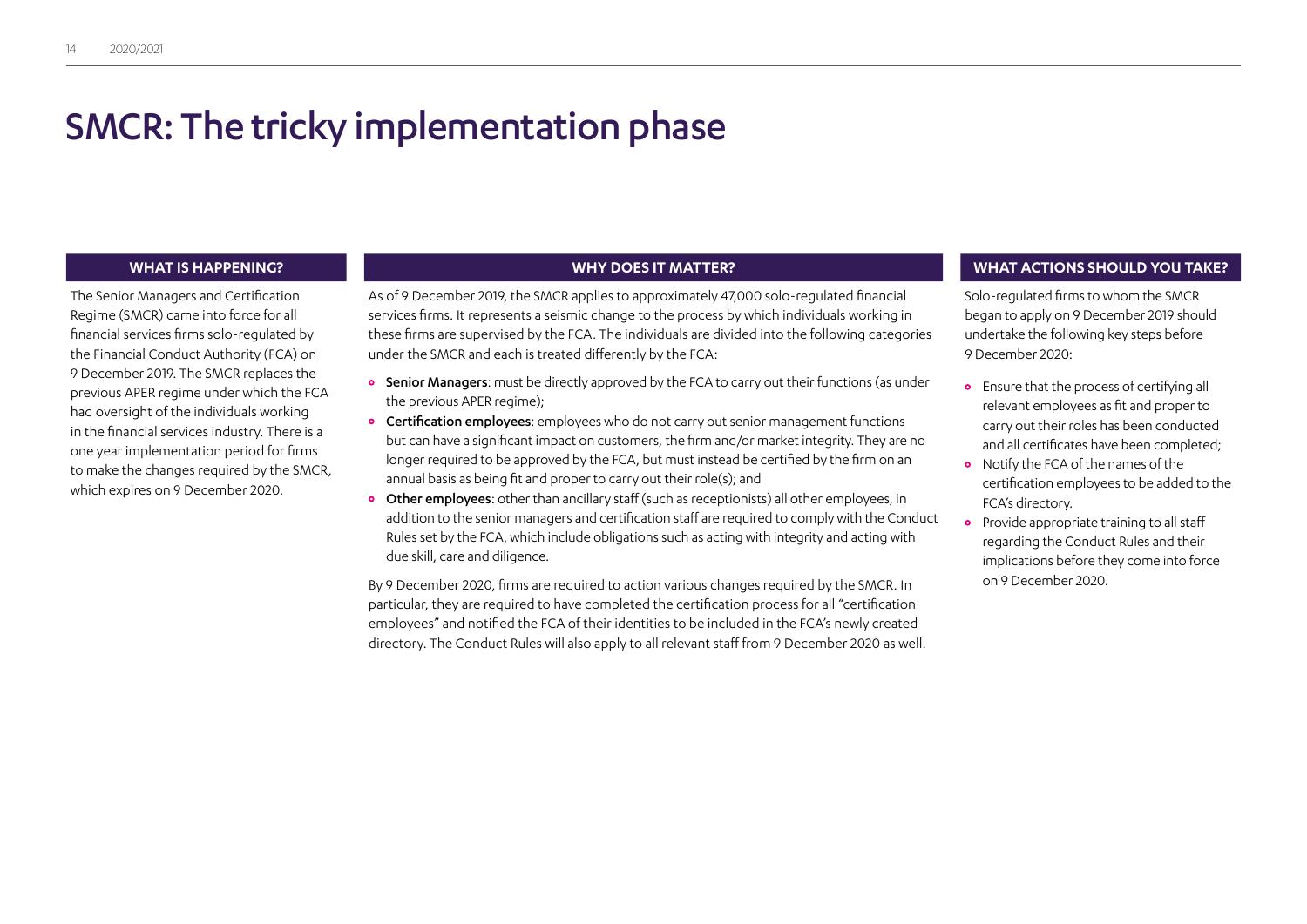## <span id="page-16-0"></span>Audit market: From recommendations to reforms

The Brydon Report on audit quality and effectiveness was released on 18 December 2019. The Report sets out recommendations for "urgent reform" in order to increase public confidence and seek to prevent unnecessary corporate failures. It builds on two previous inquiries into the sector - the Kingman Review of the Financial Reporting Council and a market study conducted by the Competition and Markets Authority. The government must now turn a wide range of recommendations into a holistic package of reforms which will shape the future of audit.

Reform has been on the horizon for several years, following a succession of high-profile corporate collapses linked to perceived audit deficiencies. There is recognition throughout the industry that reform is necessary. It is now a question of what and when reforms will be implemented.

The Brydon Report contains some bold proposals with the potential to fundamentally change the way audit functions in the UK. These include:

- **•** creating a standalone audit profession (as distinct from accounting), with separate governing principles and training requirements;
- **•** imposing additional duties on auditors to detect fraud eg by requiring them to exercise 'professional suspicion' (as opposed to scepticism);
- **•** greater transparency in terms of remuneration and profitability from audit work; and
- **•** new reporting requirements for directors and more opportunities for shareholders to hold directors and auditors to account.

These proposals add to the (already far-reaching) recommendations of previous reports, including the operational split of audit from provision of consulting services and the possibility of joint audits. These reforms would be relevant to auditors of any size, as well as firms throughout the accountancy sector.

Meanwhile, pending formal reforms, the FRC is pressing on with its plans to ringfence audit practices from other parts of professional services businesses, which the FRC considers will contribute to an increase in audit quality.

Reforms will have implications for any business subject to audit requirements, as well as their directors and shareholders. There is likely to be an increased focus on the role played by all the directors of a company and the need for the whole board to be accountable.

However, given the Government are currently tackling the impact COVID-19 as well as dealing with Brexit this year, it may well be that the auidt market reforms could be delayed.

- **•** There will be a greater emphasis on forensic accounting (to detect fraud) – consider additional training for auditors to meet new standards.
- **•** Directors should review and improve their company's internal controls in anticipation of greater scrutiny from auditors, regulators and shareholders, and check whether D&O policies will extend to personal liability they may face.
- **•** A split of audit and consulting would create opportunities for firms outside the Big Four to keep monitoring developments as to the final structure of audit businesses to take advantage of potential opportunities.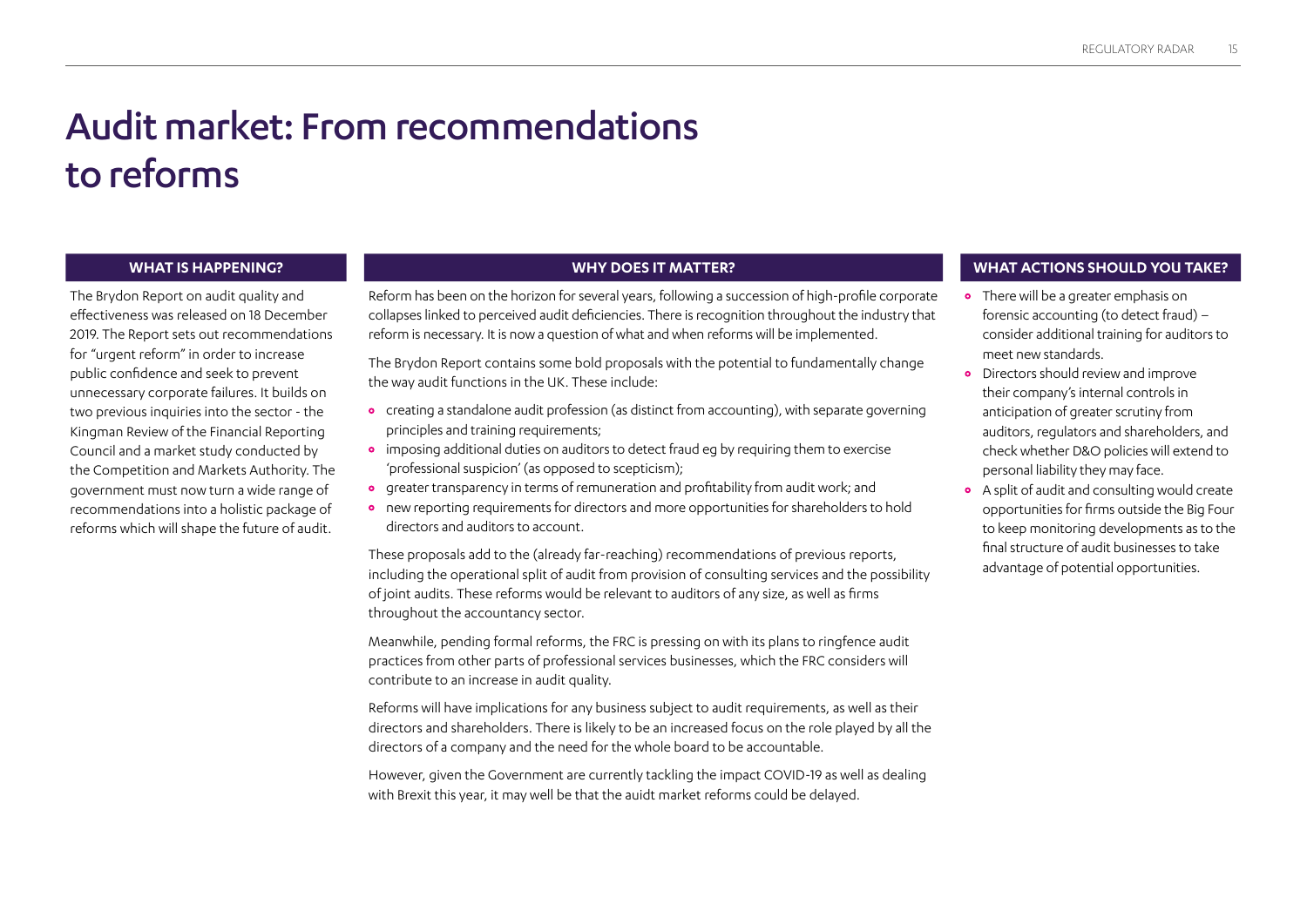## <span id="page-17-0"></span>New Regulation for Surveyors

On 1 April 2020 the Royal Institution for Chartered Surveyors introduced new rules for the registration of firms. The new rules include the following key changes:

- **•** For a firm to be registered with the RICS it will now be necessary for at least 25% of the firm's principals to be RICSqualified members.
- **•** A new role of "responsible principal" has been created. That individual will be responsible for ensuring that the firm as a whole complies with its obligations as a regulated firm.
- **•** It will be permitted for a firm to register a department, division or practice (most likely in circumstances where the firm as a whole does not meet the registration criteria).

We anticipate that there will be a number of firms who do not have the required 25% of qualified principals. In these circumstances the firm will need to liaise closely with RICS to consider who should be defined as a "principal" on its RICS annual return. In the event that a firm is unable to achieve compliance it will need to liaise with the Head of Regulation to determine what steps it can take to remain registered, or, alternatively, to begin deregistration.

The main change is the introduction of the "responsible principal" role. The responsible principal will have overall responsibility for ensuring the firm's compliance with RICS technical, ethical and professional standards. They will also be the person within the firm who acts as the main point of contact with RICS.

It is of note that the responsible principal does not have to be an RICS member – it could be another senior professional within the firm such as a senior accountant or lawyer. In the event that a nonmember is selected for the role, the firm will need to be in a position to justify why that individual has been chosen – ie experience of compliance activities or knowledge of RICS regulation.

For a person to be permitted to act as a responsible principal they will need to firstly satisfy the Head of Regulation that they are appropriate to hold the appointment through answering questions during the nomination process. Secondly, they will need to satisfy the Head of Regulation that they are able to influence the strategy and direction of the firm – either directly or through someone that they report to. Lastly, they will either need to be an RICS member, or the firm will need to demonstrate that it is not possible for them to nominate an RICS member and that the nominated individual has experience in carrying out regulatory compliance activities.

It seems likely that certain characteristics will preclude someone from acting as responsible principal – including bankruptcy, directors disqualification proceeding or previous adverse disciplinary findings.

- **•** Firms will need to confirm whether at least 25 % of their principals are RICS qualified. If not, then they will need to contact the RICS for advice.
- **•** Firms will need to begin to consider who will act as the "responsible principal". RICS has issued detail guidance on the selection of an appropriate individual.
- **•** Whilst there is a 12 month transition period, any ongoing failure after this date could lead to RICS taking disciplinary action against the firm. Nominations will therefore need to be submitted to RICS in good time.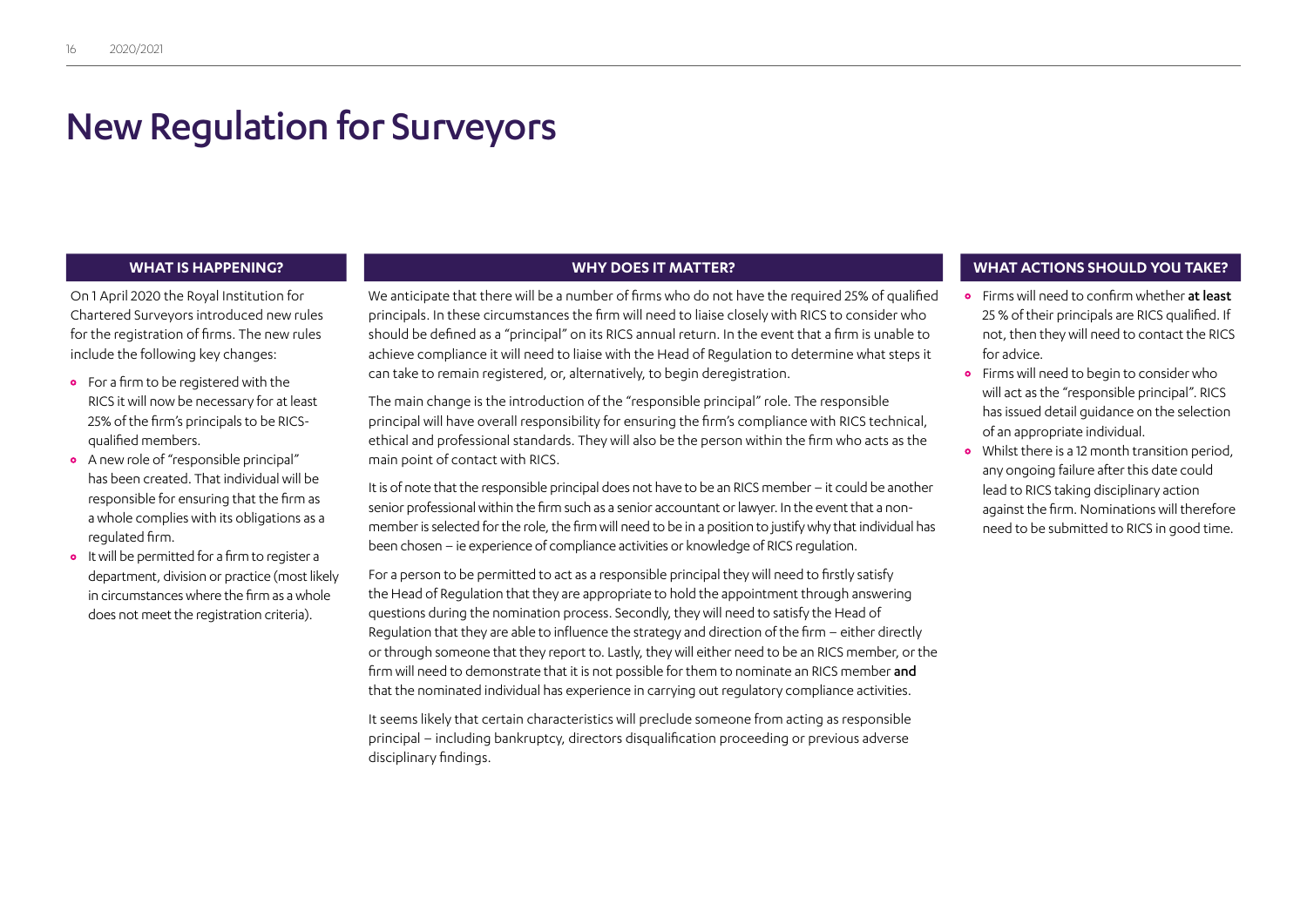## <span id="page-18-0"></span>Key contacts

For further information on any regulatory matter, please contact our team below:

### **HEALTH, SAFETY AND ENVIRONMENTAL**



Gavin Reese Partner Head of Regulatory +44 20 3060 6895 gavin.reese@rpc.co.uk

### **ANTI-BRIBERY AND CORRUPTION/AML**



Sam Tate Partner +44 20 3060 6605 sam.tate@rpc.co.uk

### **PRODUCT LIABILITY AND COMPLIANCE**



Dorothy Flower Partner +44 20 3060 6481 dorothy.flower@rpc.co.uk

### **COMPETITION AND ANTI-TRUST**



Lambros Kilaniotis Partner +44 20 3060 6033 lambros.kilaniotis@rpc.co.uk

### **INSURANCE AND FINANCIAL SERVICES**



Jonathan Cary Partner +44 20 3060 6418 jonathan.cary@rpc.co.uk



Matthew Griffith Partner +44 20 3060 6382 matthew.griffith@rpc.co.uk

### **WHITE COLLAR CRIME AND INVESTIGATIONS**



Davina Given Partner +44 20 3060 6534 davina.given@rpc.co.uk

### **PRIVACY, SECURITY AND DATA PROTECTION**



Jon Bartley Partner T +44 20 3060 6394 jon.bartley@rpc.co.uk

### **TAX INVESTIGATIONS AND DAWN RAIDS**



Adam Craggs Partner +44 20 3060 6421 adam.craggs@rpc.co.uk

### **ADVERTISING AND MARKETING**



Oliver Bray Partner +44 20 3060 6277 oliver.bray@rpc.co.uk

### **PROFESSIONAL PRACTICES**



Graham Reid Legal Director +44 20 3060 6598 graham.reid@rpc.co.uk



Robert Morris Partner +44 20 3060 6921 robert.morris@rpc.co.uk